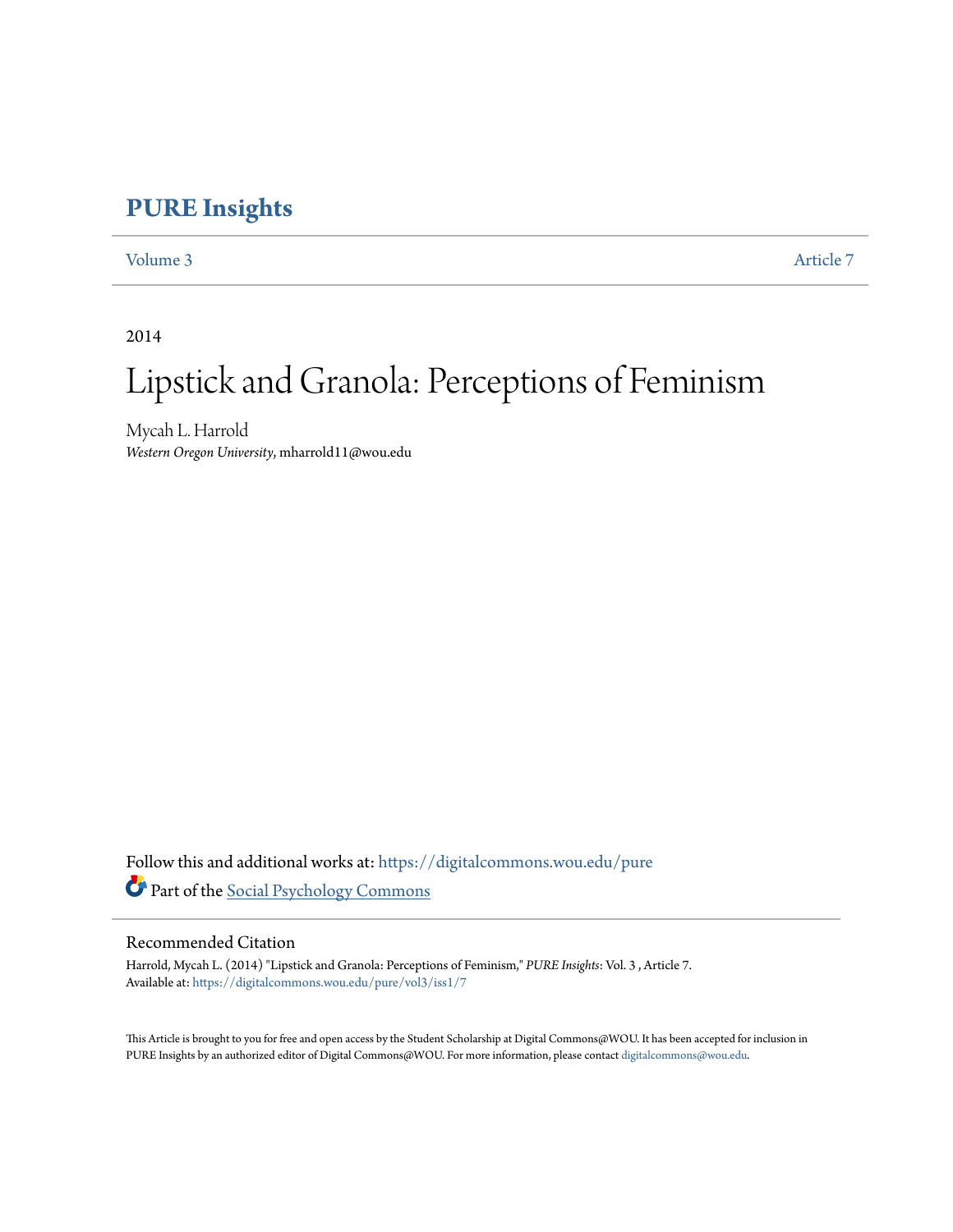# Lipstick and Granola: Perceptions of Feminism

#### **Abstract**

The current study explored perceptions of feminists by comparing them to perceptions of non-feminist women using both a fictitious target woman and a measure of traditionally feminine and masculine traits. 40 undergraduate students (mean age of 23, S.D. = 7.18) were presented with one photograph of a young woman (dressed-up, or dressed down) and one paragraph (describing her as, among other things, a feminist or not) and then completed a measure of traditionally feminist traits. It was found that scores on this questionnaire were significantly different based on self-labeling, such that participants who were told the woman in the photograph self-labeled as a feminist perceived her to be more adhering to traditional feminist stereotypes. Participants also completed the Bem Sex Role Inventory (Bem, 1981) as they believed a "Typical Feminist" or a "Typical Woman" would. A "Typical Woman" was perceived to be fairly androgynous, while a "Typical Feminist" had more extreme masculine and feminine scores. Overall, the findings of this study indicate that the feminist stereotype may be changing and that "typical women" can also be perceived to possess traits in accordance with the feminist stereotype.

#### **Keywords**

Feminism, Stereotypes, Gender Roles

#### **Cover Page Footnote**

The author would like to acknowledge and thank Dr. Joel Alexander for guidance and valuable suggestions regarding the design of the current study and Dr. Debi Brannan for her extensive support throughout the entire process. I would also like to thank Lindsey Thompson for her contribution.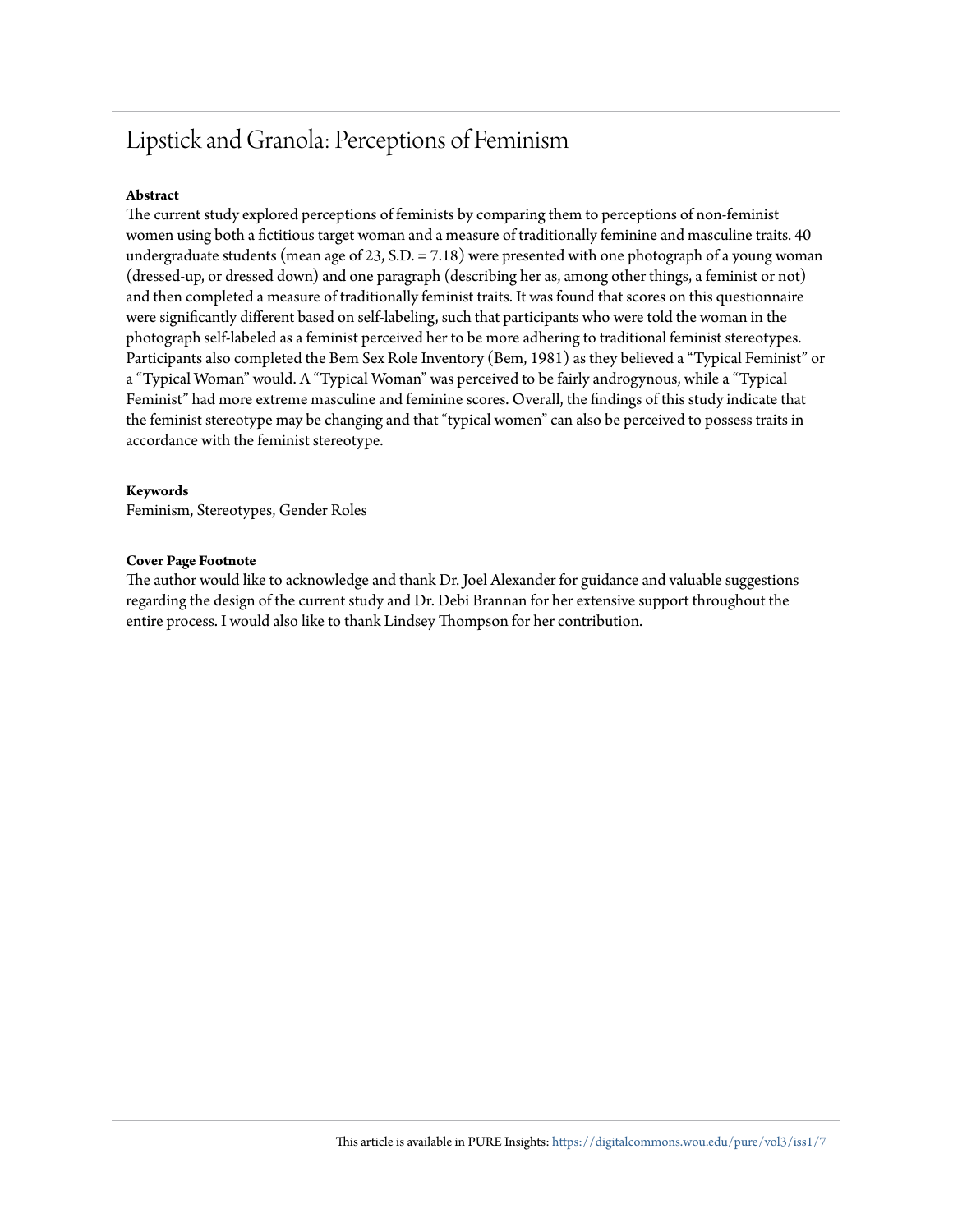

# **Lipstick and Granola: Perceptions of Feminism**

**Mycah L. Harrold** Western Oregon University Faculty Sponsor: **Dr. Debi Brannan**  Faculty Sponsor: **Dr. Joel Alexander**

> The current study explored perceptions of feminists by comparing them to perceptions of non-feminist women using both a fictitious target woman and a measure of traditionally feminine and masculine traits. 40 undergraduate students (mean age of 23, S.D. = 7.18) were presented one photograph of a young woman (dressed-up, or dressed down) and one paragraph (describing her as, among other things, a feminist or not). Participants then completed a measure of traditionally feminist traits. Scores on this questionnaire were significantly different based on self-labeling, such that participants who were told the woman in the photograph self-labeled as a feminist perceived her to be more adhering to traditional feminist stereotypes. Participants also completed the Bem Sex Role Inventory (Bem, 1981) as they believed a "Typical Feminist" or a "Typical Woman" would. A "Typical Woman" was perceived to be fairly androgynous, while a "Typical Feminist" had more extreme masculine and feminine scores. Overall, the findings of this study indicate that the feminist stereotype may be changing and that "typical women" can also be perceived to possess traits in accordance with the feminist stereotype.

#### *Keywords:* Feminism, Stereotypes, Gender Roles

Despite negative stigma and contrary to a line of popular culture beliefs (e.g., Bellafante, 1998), feminism is not dead (Eagly, Eaton, Rose, Riger & McHugh, 2012). Research has shown that a hesitancy to self-label does not indicate that today's college students disagree with the feminist movement and its ideals (Burn, Aboud & Moyles, 2000; Williams & Wittig, 1997). On the contrary, studies have shown high support for such goals (Aronson, 2003; Zucker, 2004). It appears that the perceptions of feminists largely account for this discrepancy. As feminism continues to grow and evolve, women have begun to tailor the movement to fit their own needs, which is the very essence of the "third wave" of feminism. Rowe-Finkbeiner (2004) claims this new wave is based on the simple concept that "there are many ways to be a feminist" (p. 31). No longer do all feminists fit the stereotype of manhating, bra-burning angry activists (Groeneveld, 2009).

The first two waves of the feminist movement are easily differentiated; Rowe-Finkbeiner (2004) defines the first wave of feminism as occurring from 1848, the year of the historic Seneca Falls Convention, to 1920, when American women received the right to vote. This wave was characterized by the suffrage movement and established women as a political entity (Rowe-Finkbeiner, 2004). The second wave, which lasted from the 1960s to the 1980s, was led by women like Gloria Steinem and expanded to encompass a variety of goals, including ones pertaining to equal pay and opportunities, reproductive rights, and gender discrimination (Rowe-Finkbeiner, 2004). Backlash from men, the media, and at times women themselves,

has been aimed at feminists from the beginning of the movement (Aronson, 2003). This negative appraisal has been used to explain the hesitancy of women to self-label as feminists, even when they agree with the goals of the movement (e.g., Twenge & Zucker, 1999).

The current study is aimed at exploring the ways in which college students perceive women and feminists, in terms of stereotypical feminist characteristics and traditionally feminine and masculine terms. It was designed to examine reactions toward feminists who do not fit the traditional stereotype and the ways in which such women are perceived.

#### **Perceptions of Feminism**

The feminist stereotype is complicated, multi-faceted and contains many emotion-provoking elements (Jost & Kay, 2005; Twenge & Zucker, 1999). A salient part of the stereotype is that feminists are traditionally perceived to be lesbians. While Twenge and Zucker (1999) found no support for the notion that feminists are lesbians, their participants perceived feminists as being more likely to be lesbians than the "average woman" and endorsed the notion that lesbians are generally unattractive. Feminists were also perceived to be politically liberal, assertive and focused on work and careers, especially when compared to non-feminist women. The feminist stereotype has both positive and negative components but feminists, especially in the negative elements, were described in more behavioral terms (e.g., assertiveness) than non-feminists.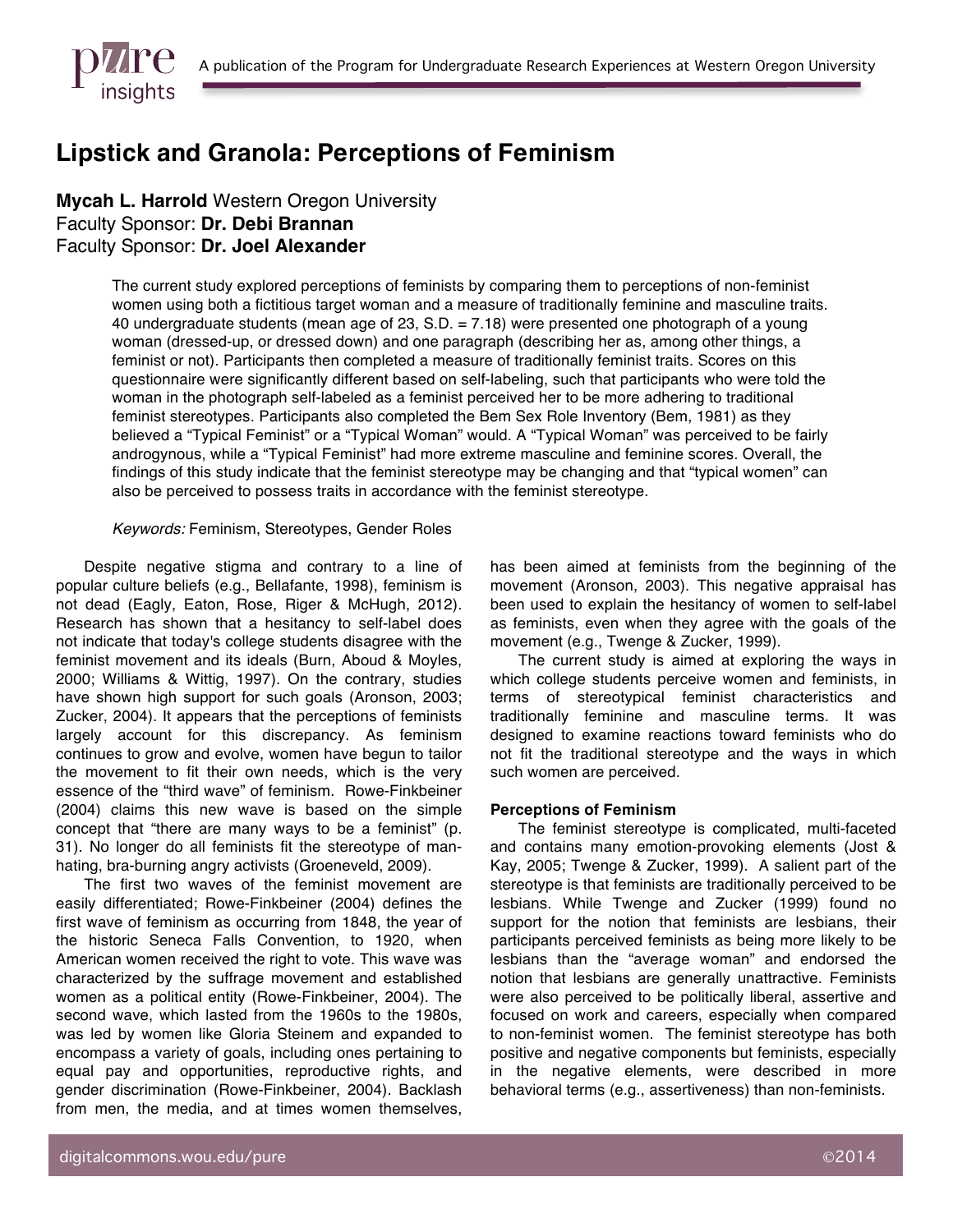Other perceptions closely related to notions of femininity and masculinity are also a part of the general feminist stereotype. Jost and Kay (2005) exposed participants to a list of agentic gender stereotypes (masculine) or communal ones (feminine) and then measured their feelings toward the current gender system. Women who had been exposed to the communal terms (e.g.: considerate, kind, gentle) showed increased support for the current gender system. Men, regardless of the manipulation received, strongly supported the gender system. The researchers proposed that this could potentially demonstrate why people justify our current gender system: the two categories (agentic and communal) can be seen as complementary. If the current system has support, and a goal of feminism is to invoke change, it would make sense why so few women self-label as feminists. Research has shown that the process of identifying as a feminist and the factors that discourage women from doing so are complicated and variable (Downing & Roush, 1985; Liss & Erchull, 2010; Williams & Wittig, 1997).

#### **Fashion, Feminism and Heterosexual Romance**

A controversial article appeared in a 2006 edition of BUST magazine, a publication for third wave of feminists, entitled, 'Be A Feminist or Just Dress Like One' (Groeneveld, 2009). Fashion has long been regarded by feminists as a way in which society reinforces patriarchy; a pro-feminist magazine publishing an article specifically about dress and clothing surprised some readers (Groeneveld, 2009). Groeneveld (2009) examined the context of this controversial article and its implications. She suggested that some self-proclaimed third wave feminists are reclaiming fashion and using it as mode for further empowerment. No longer are all feminists "Birkenstockwearing, hippie, 'granola' lesbians (Groeneveld, 2009, p. 181)."

The notion that feminism is perceived by women, men and the media to work in opposition with beauty and fashionable women has been established (Cash, Ancis & Strachan, 1997; Groeneveld, 2009; Rudman & Fairchild, 2007). Rudman and Fairchild (2007) found that college students endorse the stereotype that feminists are unattractive. Participants responded to a series of questions about yearbook photographs of pretty and plain girls. The pictures of the plain women were more likely to correspond to predictions that the woman became a feminist. The researchers concluded that this idea closely follows the notion that women deemed plain or unattractive were less sexually-appealing to men and, therefore, were more likely to be lesbians, which made them more likely to be feminists (Rudman & Fairchild, 2007).

Traditionally, feminism has been viewed as antithetical to beauty and femininity. But, as the BUST article suggests, feminists may no longer agree with this; BUST readers saw that they can be both fashionable and feminists (Groeneveld, 2009). A new order of feminists, pop-culturally termed "third wave," "girly," and "lipstick" feminists, has emerged to include those women who are empowered by their femininity; however, little research has been conducted on this population. Ideas of femininity and beauty are so strongly linked in patriarchal society that the words are almost synonymous (e.g., Banziger & Hooker, 1979; Groeneveld, 2009). This link between femininity, beauty and heterosexual romance has implications for feminism and the perceptions associated with it. When feminism is perceived to oppose beauty and femininity, it can also appear as unsuited to heterosexual romance. Rudman and Fairchild (2007) explored this issue: heterosexual male and female participants completed a measure of attitudes toward feminism, a four-item questionnaire to gauge the amount of conflict participants believed feminism would cause for a romantic relationship and a third questionnaire to explore the lesbian part of the feminist stereotype. Both men and women who saw feminism as a barrier to heterosexual romance were less likely to self-label as feminists.

#### **Feminist Self-Labeling: Theory, Hesitancy & Predictors**

The process of becoming a self-labeling feminist is a complex one. Downing and Roush (1985) proposed that the process of developing a feminist identity occurs in five distinct stages. *Passive acceptance* involves women unquestioningly accepting the current gender system. The second stage, *revelation*, is reached when women become aware of gender inequalities. The third stage, *embeddedness,* also referred to as *emanation*, involves women associating with like-minded individuals and exploring the feminist niche. Next, women combine their individual identities and their newly-acquired feminist ideals in the fourth stage, *synthesis.* The final stage is *active commitment* and entails women deliberately working to challenge gender inequality.

As this model was created almost thirty years ago, questions of its validity have been raised. More recently, Liss and Erchull (2010) conducted a study to reevaluate the Downing and Roush (1985) model, with particular emphasis on the *synthesis* stage, which has been thought to be the point at which individuals start self-labeling. The researchers found that, for their college-aged women participants, the only two stages strongly predictive of selflabeling were *passive acceptance* and *active commitment*. The researchers suggest that, because of their status in today's gender system, women may begin at the *synthesis*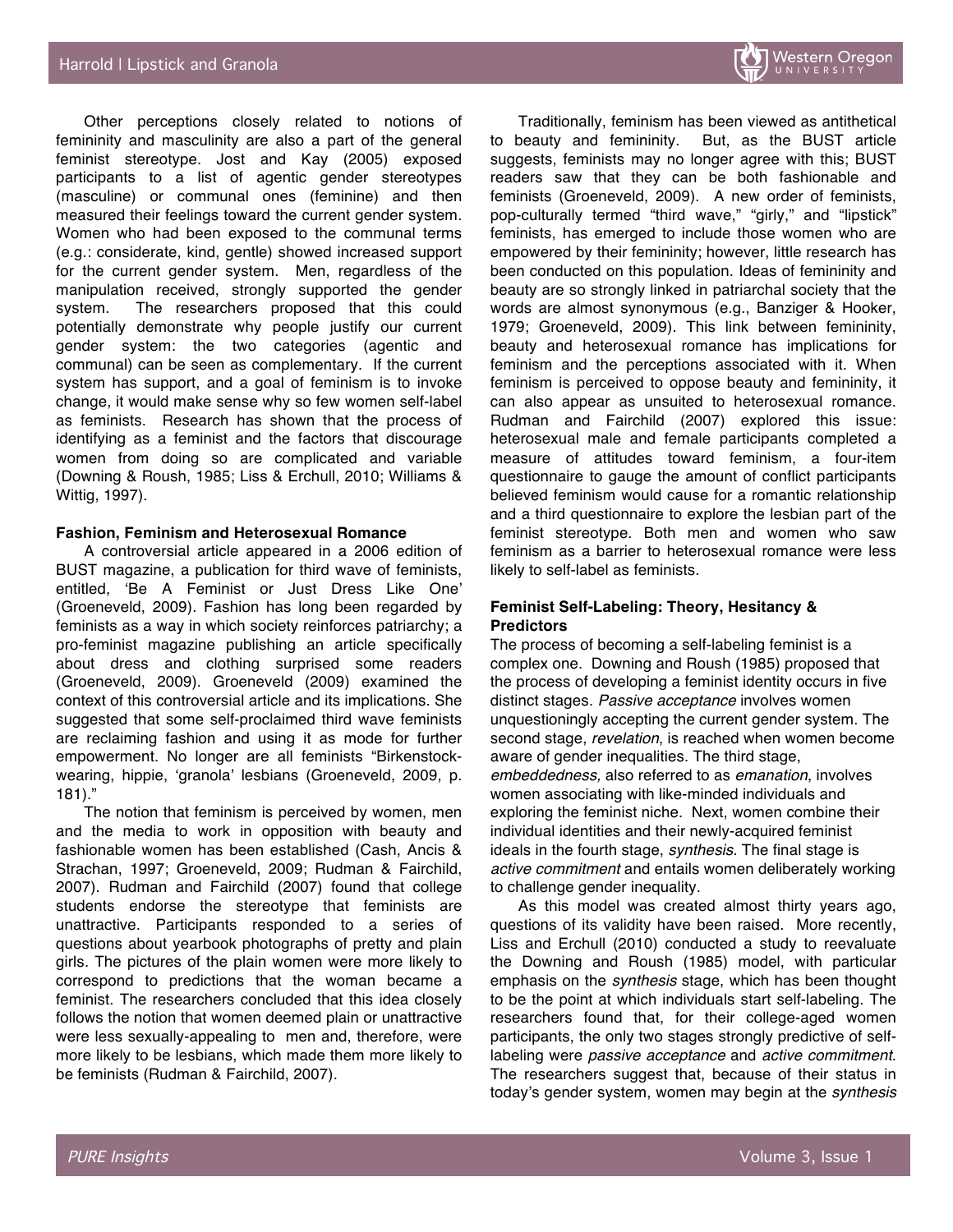stage even without any individual effort. Women at the *synthesis* stage felt empowered and capable but continued to accept traditional gender roles. Researchers suggest this may be because they were unaware of the inequality between genders and that these women also highly valued their femininity.

The tentativeness that people, especially women, seem to have toward self-labeling is seen as problematic by feminist scholars (see e.g., Burn, et al., 2000; Williams & Wittig, 1997; Zucker, 2004). It has long been observed that supporting feminist ideals does not necessarily mean one will self-label as a feminist (Myaskovsky & Witting, 1997; Williams & Wittig, 1997). Myaskovsky and Witting (1997) found that 51% of their college-aged women participants, while hesitant to self-label, supported the feminist movement in "all" or "most" of its goals. They concluded that women may avoid self-labeling not because they personally view feminism as negative, but because they believe others and society, in general, do so.

Burn, et al. (2000) asked their male and female participants to complete the Liberal Feminist Attitude & Ideology Scale, which is considered a covert measure of feminism because it does not use the word "feminism." The participants also answered an overt measure of feminism ("To what extent do you consider yourself a feminist?"). Participants were more likely to support covert than overt feminism and were more likely to express agreement with feminist principles than to actually selflabel.

Extensive research has also been conducted in hopes of discovering predictors of feminist self-labeling (Moradi & Subich, 2002; Myaskovsky & Wittig, 1997; Roy, Weibust & Miller, 2007). Myaskovsky and Wittig (1997) discovered that the following factors help predict self-labeling: optimistically evaluating feminists and the women's movement; having had contact and experience with feminists; having witnessed sexual discrimination; and supporting cooperative action. Williams and Wittig (1997) found that evaluating feminists positively, showing support for women working together to accomplish goals, and knowing feminists to be particularly predictive of one's choosing to self-label. Roy, et al. (2007) also found that participants who identified as feminists were very likely to express feeling the need to challenge generally accepted notions regarding gender. Moradi and Subich (2002) observed that non-feminists reported having experienced fewer circumstances of sex discrimination than feminists.

#### **The Current Study**

The present study was designed to explore perceptions of different types of feminists and elements of the feminist stereotype. Participants were given a packet of information about a young woman, and were then asked

to rate the target on a list of stereotypically feminist traits. The second part involved use of the Bem Sex Role Inventory (BSRI; Bem, 1981) to give an indication of the participants' perceptions of a "typical woman" or a "typical feminist." This measure has been validated and used in numerous studies (e.g., Auster & Ohm, 2000).

Hypothesis 1. For Part 1 of the current study, it was hypothesized that when the target woman was shown dressed-up, regardless of feminist self-labeling status, she would elicit higher scores (meaning less conformity to typical feminist stereotypes) than when she was depicted as dressed-down.

Hypothesis 2. For Part 2 of the current study, it was expected that participants would attribute higher scores on traditionally masculine traits to a "typical feminist" when compared to a "typical woman."

#### **Method**

#### **Participants**

This study was approved by the Institutional Review Board. The participants of this study included 40 undergraduate students (31 females) at a university in the Pacific Northwest. The mean age of participants was 23 years  $(S.D. = 7.18)$ . The majority of participants were Caucasian (85%) and 10% were Hispanic/Latino. There was an almost equal representation of years in school (25% freshmen, 23% sophomores, 25% juniors, 23% seniors and 0.05% post-baccalaureate students). 17.5% reported being non-traditional students and 40% were psychology majors. Compensation in the form of extra credit slips to be used for psychology courses was given for participation.

#### **Procedures**

Advertising for the study was done using flyers posted on a bulletin board in the psychology department. Participants were randomly assigned to each condition. Prior to data collection, files were made up for each participant. These files included the informed consent form, a packet of materials for the first part of the study, the Bem Sex Role Inventory (Bem, 1981) and the demographics form. The packet for Part 1 included one photograph (of a dressed-up or dressed-down woman), one vignette (describing the target as a self-labeling feminist or explicitly stating that she does not self-label) and the questionnaire itself, to create four unique conditions. The instructions for the BSRI varied; half asked the participant to answer as a "typical woman" and the other half as a "typical feminist," similar to the Twenge and Zucker (1999) study. Participants were given no further clarification from the researcher regarding the two terms. As the packets were compiled before data collection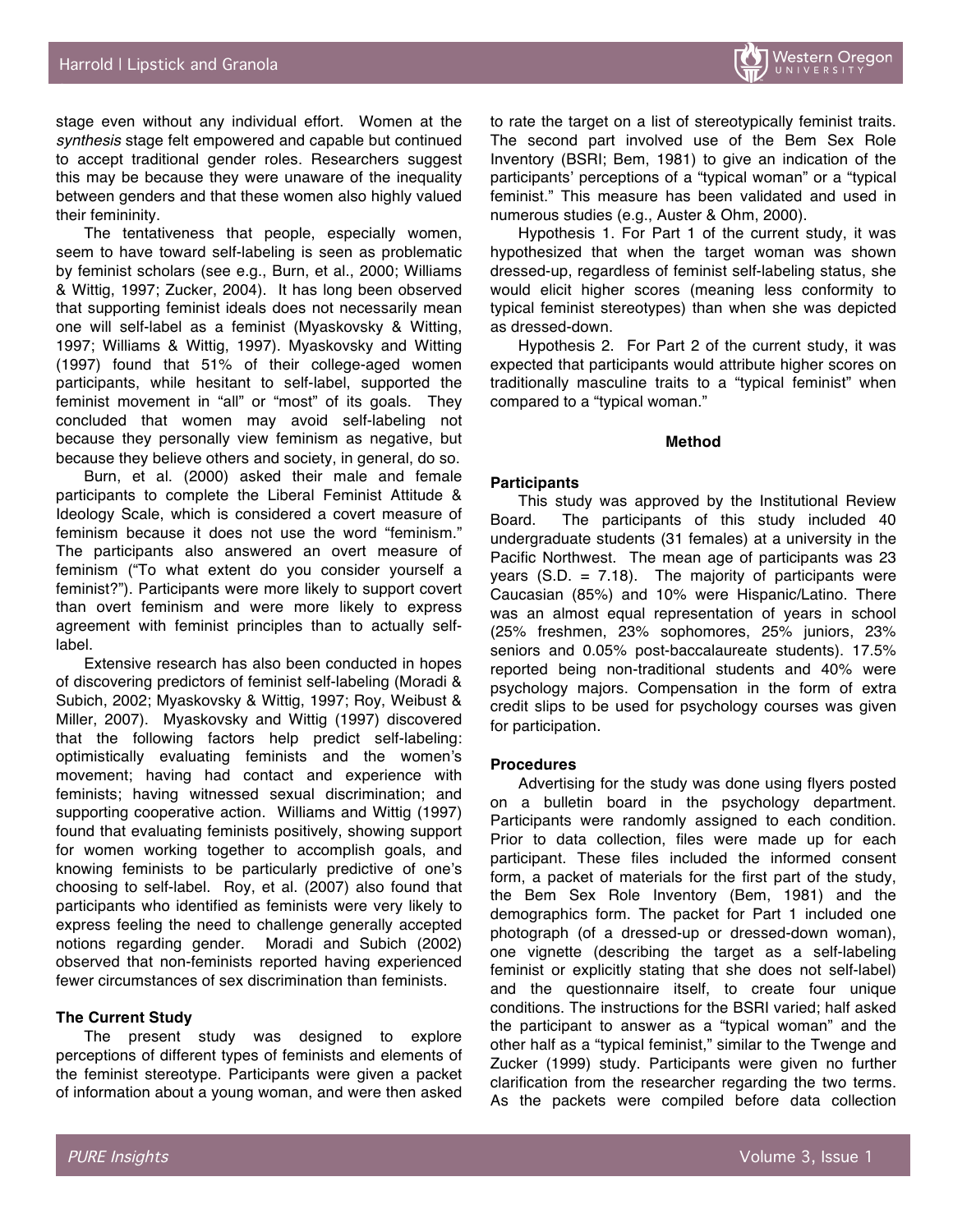began, the researcher gave each participant the one on top of the stack at the time they came in, thus ensuring random assignment to the various conditions.

Upon entering the testing area, participants read and signed an informed consent form. After giving consent, they were given their file of study materials and the researcher gave brief oral instructions regarding each section. The participants viewed the photograph/paragraph packet and rated the target on the measure of traditional feminist traits that had been created specifically for this study. Then, participants completed the BSRI, following the instructions to answer as either a "typical feminist" or a "typical woman" would. After completing the demographics form, participants were debriefed and given their extra credit slips.

#### **Materials**

The first part of this study involved four stimulus elements, which, when combined, created four unique conditions. Explanation of the elements follows.

**Dressed-Up Woman.** The dressed-up woman was a black-and-white photograph of a Caucasian woman aged 21 with dark hair and eyes. In the photograph, she wears a tight dress and high-heels; she has her straight hair down and is wearing make-up.

**Dressed-Down Woman.** This picture is of the same woman as the first and she is standing in the same position, facing the camera with arms at her side and a small smile. In this photograph, the model is wearing jeans and a flannel, long-sleeved shirt. She has her hair in two braids and is not wearing make-up.

**Vignettes.** One of two vignettes was paired with one of the above-mentioned photographs to create the four conditions. The paragraphs described a typical college student and were the same except for the final sentence, "She [does not] identif[y]ies as a feminist and attributes this to the way she was raised." (The vignettes are included in the Appendix.)

The combination of photographs and vignettes created four unique situations: a dressed-down woman, a dressedup woman, a dressed-up feminist (to suggest the "Lipstick Feminist" stereotype) and a dressed-down feminist (to suggest the "Granola Feminist" stereotype).

#### **Measures**

**Adherence to Feminist Stereotype.** To evaluate the participants' perceptions of the woman in the photograph and described in the vignette, a measure was created that instructed participants to rate the woman on a Likert scale of 1. *Always Describes Her* to 4. *Never Describes Her*. A number of studies have been designed to identify words and phrases that are commonly believed to be associated

with the feminist stereotype. Using two of these studies, the researcher chose, and created the measure around, 25 terms that have been found to be part of the feminist stereotype (Jost & Kay, 2005; Twenge & Zucker, 1999), such as "She is strong," "She is politically liberal" and "She is a lesbian." Nine of the terms were reverse coded because they represent elements contrary to the general feminist stereotype, including "She is nurturing" and "She is submissive." The complete list of terms is included in Appendix 1.

**Perceptions of Sex Roles.** The second part of the study utilized the 40-item version of the Bem Sex Role Inventory (Bem, 1981). This inventory was designed to measure one's level of masculinity and femininity. Participants rated all of the terms on a Likert-type scale, with 1=*Never*, 4=*Neutral* and 7=*Always*. Some of the masculine terms include: assertive, forceful and athletic, while examples of feminine traits are: shy, childlike and sympathetic. Participants completed this inventory as they perceived either a "typical woman" or a "typical feminist" would answer.

#### **Design**

The first part of the study was a 2 (Photograph: dressed-up, dressed-down) X 2 (Paragraph: feminist, nonfeminist) design with a dependent variable of ratings on a list of stereotypical feminist traits. The second part of this study included two variations ("Typical Woman," "Typical Feminist") and the dependent variable was score on the BSRI.

#### **Results**

The mean scores (+1 S.E.) for feminist stereotype traits for the Dressed-Up/Dressed-Down and Feminist/Non-Feminist conditions are displayed in Figure 1. The measure used was created to examine perceived adherence to the feminist stereotype and lower scores indicate the target was believed to possess more feminist characteristics. The average score for the dressed-up feminist was 2.51 (*S.D.=* 0.17) and the average score for the dressed-down feminist was 2.48 (*S.D.=* 0.24). The average score for the dressed-up non-feminist was 2.69 (*S.D.=* 0.14) and the average score for the dressed-down non-feminist was 2.79 (*S.D.=* 0.20).

Next, an analysis of variance test was conducted to examine the mean differences between each group. The omnibus test was significant,  $F(3, 36) = 3.10$ ,  $p = .002$  and the relationship between conditions and average level of evaluations was strong,  $\eta$ 2 = .34. Further, to control for Type I error across multiple pairwise comparisons, Tukey HSD post hoc tests were conducted. Results revealed significant differences between the dressed-up feminist and the dressed-down non-feminist ( $SE = .09$ ,  $p = .01$ ) and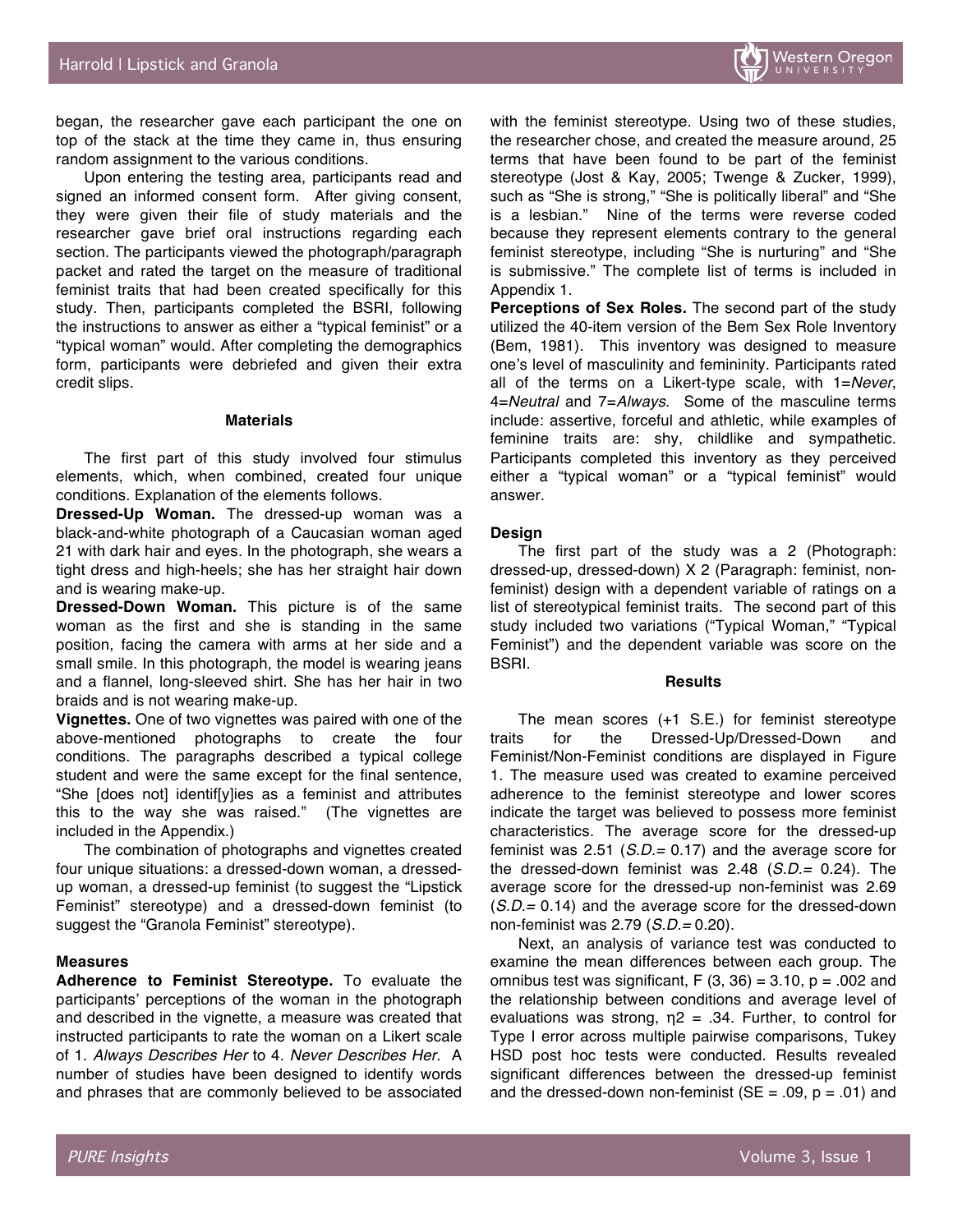

**Figure 1.** Average scores on the Feminist Stereotype Questionnaire by condition.



between the dressed-down non-feminist and the dresseddown feminist  $(SE = .09, p = .004)$ . Finally, there were marginally significant results between the dressed-up nonfeminist and the dressed-down non-feminist  $(SE = .09, p =$ .07).

The mean Masculine and Feminine scores (+1 S.E.) corresponding to the "Typical Woman" and "Typical Feminist" BSRI conditions are displayed in Figure 2. The means scores for the various conditions were as follows: in the "typical feminist" condition, the average feminine score was 4.04 (*SD* = .87) and the average masculine score was 5.97 (*SD* = .53). In the "typical woman" condition, the average feminine score was 5.05 (*SD* = .62) and the average masculine score was 4.20 (*SD* = .55). Moreover, results revealed significant differences between the "typical feminist" condition and the "typical woman" condition on the average BSRI feminine scores,  $F(1,39)=10.56$ ,  $p <$ 0.001,  $\eta^2$  = .32. There were similar patterns for the two conditions on the average BSRI masculine scores,  $F(1,39)$ =109.51,  $p < 0.001$ ,  $p^2$  = .74.

#### **Discussion**

For Part 1 of this study, it was hypothesized that the dressed-up photograph would receive higher scores (meaning less conformity to typical feminist traits) in both conditions. This hypothesis was not supported, as the conditions to receive the highest scores were actually the two non-feminist ones (dressed-down feminist and dressed-up feminist). When looking specifically at mean

scores, the feminist label appears to have been more of a determinant of scores than the type of dress. The two conditions that included a feminist label had the two lower average scores and the two without the label had the higher scores, indicating that the "feminists" were perceived as more conforming to the traditional feminist stereotype.

Significant differences were found between the two dressed-down conditions. The dressed-down non-feminist was seen as significantly less conforming than the dressed-down feminist. This finding was unsurprising and provides further evidence of the strength of the feminist stereotype; self-labeling as a feminist increases the likelihood of being perceived as adhering to the feminist stereotype.

Looking beyond the dressed-down conditions, significant differences were also found between the dressed-down non-feminist and dressed-up feminist conditions. This is also unsurprising, as these two conditions are exact opposites. The finding suggests that a woman dressed-down and not wearing make-up was seen as significantly less conforming to the feminist stereotype than a dressed-up woman who self-labels as a feminist. Considering the observation with the mean scores, this could be related mostly to the label.

**Figure 2.** Average scores on the Bem Sex Role Inventory by condition.

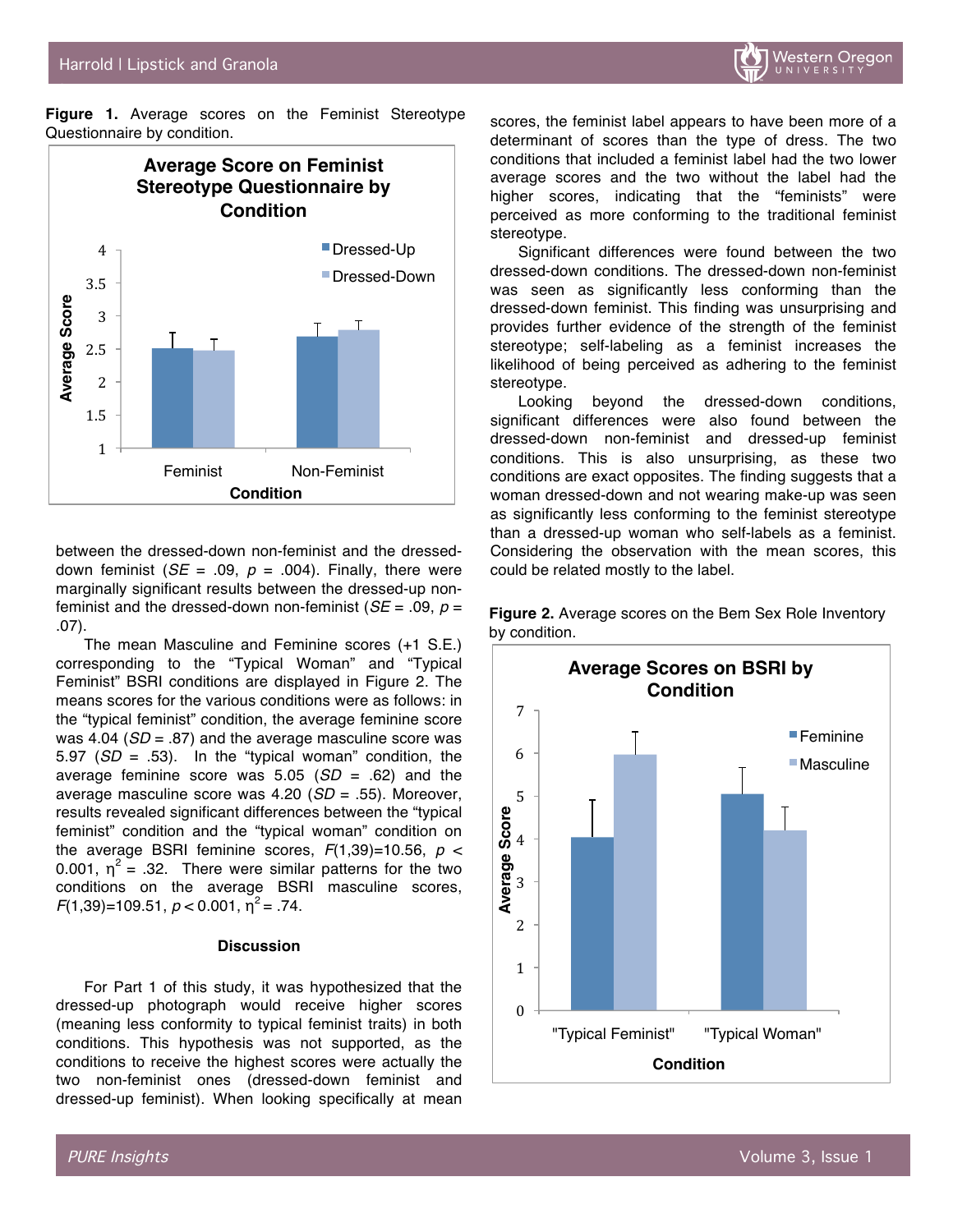Marginally significant differences were found between the dressed-up non-feminist and the dressed-down nonfeminist, such that the dressed-up woman was seen as slightly more conforming to the feminist stereotype than her dressed-down counterpart. This trend is surprising; in the past, it could have been predicted that a dressed-down woman without make-up would be perceived as more of a feminist, but this study found that the opposite was true.

Rudman and Fairchild (2007) found that when participants were presented with yearbook photographs, they (all of whom were heterosexual men and women) were more likely to predict the woman was a lesbian if she was unattractive. This provides strong evidence that lesbianism is a strong component of the traditional feminist stereotype. Because of this, and similar findings, "She is a lesbian" was included as an item on the questionnaire for Part 1 of this study. Findings from the current study, however, do not provide such strong evidence of this association. All but two of the 40 participants responded "Rarely Describes Her" or "Never Describes Her" to this item. Of the two who responded "Always Describes Her" (none chose "Often Describes Her"), one was in the dressed-down/feminist condition and the other was in the dressed-up/non-feminist condition. This appears to refute the notion that lesbianism is strongly linked with the feminist stereotype, but as the current study only used a single item in one questionnaire to examine this, more research is needed in this area to make broader conclusions.

In general, the findings for Part 1 were intriguing: They suggest that the feminist stereotype and the label can strongly influence evaluations made about a woman. These findings also suggest that a change has occurred in the way women are viewed; the perception of the dressedup woman as adhering to the feminist stereotype could mean that being seen as ultra-feminine and girly did not indicate that she could not have also been perceived to be ambitious and professional.

Part 2 of this study also provided interesting results. It was hypothesized that the "typical feminist" condition would lend itself to higher masculine scores than the "typical woman" condition; this hypothesis was supported and significant differences were found across condition (Feminist/Woman) and component (masculine/feminine). Masculine scores were significantly higher in the feminist condition and feminine scores were significantly higher in the woman condition. A more complete picture emerges when considering the averages for each condition and component; the feminist condition produced the extreme scores (high masculine, low feminine) while the woman condition showed moderate scores for both components. This observation was unanticipated because it would be expected that the typical woman would receive high

feminine and low masculine scores. The BSRI was developed to measure the extent to which one adheres to traditionally feminine and traditionally masculine traits. The findings suggest that a "typical woman" is viewed as fairly androgynous and that a "typical feminist" is very masculine and less feminine.

A re-evaluation of the BSRI items by Auster and Ohm (2000) used the same statistical process and requirements for inclusion of terms that Bem used in 1974. The researchers provided interesting insight into the current study's findings regarding the BSRI scores. Eight of the original 20 masculine terms met the requirements Bem used. Interestingly, these items (i.e., "act as a leader," "forceful," "independent") are related to parts of the feminist stereotype and even align with items used in the feminist stereotype questionnaire designed for this study (i.e., "domineering," "career-oriented," "overbearing," "driven," and "bossy" were all included in the measure for this study).

The current study presents a few limitations. The dressed-down photograph used in Part 1 may not have been drastic enough to invoke the "granola feminist" stereotype hoped for. The woman in the picture is wearing clothes that, while not particularly feminine, are still fitted. The questionnaire for Part 1 and the BSRI include a number of large or unfamiliar words (i.e., yielding, flatterable, and self-sufficient). A few participants asked for definitions of words they did not understand, but it is possible that others did not understand the words but failed to ask for such clarification. The researcher conducting the study was a young woman, which could have intimidated participants, given the gendered nature of the study, and influenced them to not answer entirely truthfully, if they believed she would be offended. The fact that the study utilized a small sample size of only forty participants is an additional limitation.

While much research has been conducted around feminist self-labeling (e.g., Liss & Erchull, 2010; Myaskovsky & Wittig, 1997; Zucker, 2004) and components of the feminist stereotype (e.g., Jost & Kay, 2005; Twenge & Zucker, 1999), little has been done to explore the newly emerging "lipstick feminist." Today's young people are aware of this result of "third-wave feminism" (Groeneveld, 2009) and seem to accept that feminists can, in fact, also be feminine. Future studies could probe this phenomenon further to explore the similarities and differences these feminists have with the traditional "granola feminist" of years past. It would also be interesting to examine how women who identify as "lipstick" or "girly" feminists perceive their feminism and overcome the stereotypical perceptions of it. The relatively new term "lipstick lesbian" has emerged to describe feminine lesbians (Bell, Binnie, Cream & Valentine, 1994);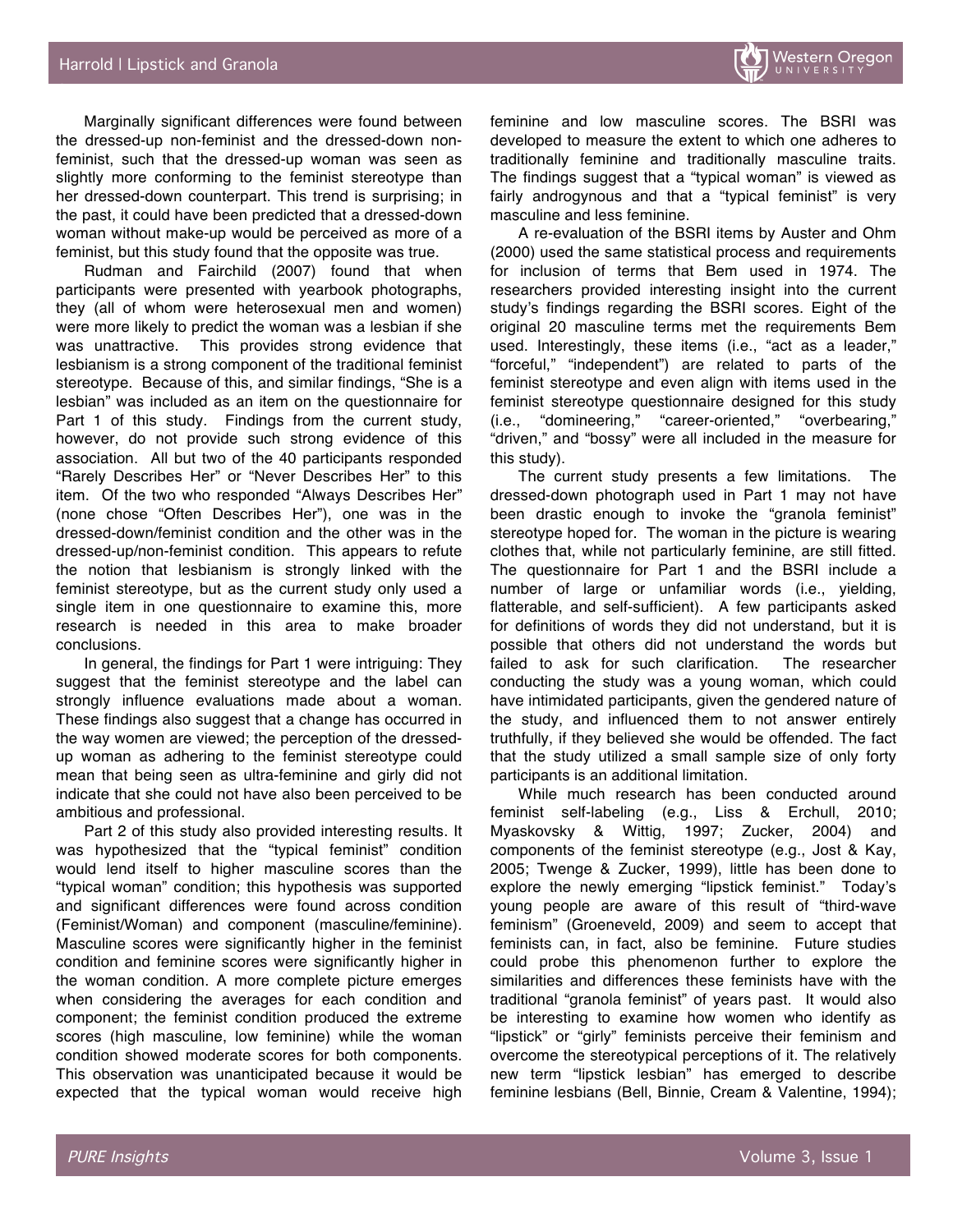

a direction for future research could be to examine the ways this new label influences perceptions of who is a lesbian and who is a feminist.

Overall, two broad trends emerge when looking at the findings of this study as a whole. First, the feminist label is powerful and vivid. It is an emotion-provoking word and it is linked with a strong, extreme stereotype. Second, the findings support the notion that women start out in a more enlightened, empowered position than they have in the past (Liss & Erchull, 2010); even a "typical woman" is seen as more traditionally masculine, which suggests dressingup may be more likely to be perceived as professional and less as feminine and girly.

Overall, the findings of this study are enlightening. They suggest that the feminist stereotype is changing. Components of the traditional feminist stereotype that held negative connotations may not be so strongly linked in the minds of today's college students. This study has shown a broadening of strict gender expectations, in that nonfeminists and feminists alike were perceived to be relatively similar on a list of positive and negative traits traditionally associated with feminists. "Typical women" have been seen to possess masculine traits, almost in equal numbers to their feminine traits. The data suggests that confining, limiting gender stereotypes are being blurred and college students are ready to accept more ambiguity in this area.

#### **Appendix 1. Feminist Stereotype Questionnaire**

| Always                      | Often                      | Rarely                                         | Never |
|-----------------------------|----------------------------|------------------------------------------------|-------|
|                             |                            | <b>Describes Describes Describes Describes</b> |       |
| Her                         | Her                        | Her                                            | Her   |
|                             | She is strong.             |                                                |       |
| 1                           | 2                          | 3                                              | 4     |
|                             | She is intelligent.        |                                                |       |
| She is submissive.*         |                            |                                                |       |
| She is stubborn.            |                            |                                                |       |
|                             | She is warm.*              |                                                |       |
| She is opinionated.         |                            |                                                |       |
| She is demanding.           |                            |                                                |       |
| She is politically liberal. |                            |                                                |       |
| She is domineering.         |                            |                                                |       |
| She is career-oriented.     |                            |                                                |       |
|                             | She is emotionally-needy.* |                                                |       |
|                             | She is knowledgeable.      |                                                |       |
|                             | She is confident.          |                                                |       |
| She is overbearing.         |                            |                                                |       |
| She is angry.               |                            |                                                |       |
| She is anti-male.           |                            |                                                |       |
| She is nurturing.*          |                            |                                                |       |
| She is fashionable.*        |                            |                                                |       |
| She is traditional.*        |                            |                                                |       |

**She is driven. She is a lesbian. She is popular.\* She is bossy. She is pretty.\* She is friendly.\*** \*These items were reverse-coded

#### **Appendix 2. Vignettes**

**Lindsey** is a 21-year-old senior. She grew up in Oregon with her parents, older sister and younger sister. After high school, she started studying Communications at a university on the West Coast. She works as a Resident Assistant on campus. She enjoys conversation and walking her dog. She identifies as a feminist and attributes this to the way she was raised.

**Lindsey** is a 21-year-old senior. She grew up in Oregon with her parents, older sister and younger sister. After high school, she started studying Communications at a university on the West Coast. She works as a Resident Assistant on campus. She enjoys conversation and walking her dog. She does not identify as a feminist and attributes this to the way she was raised.

#### **References**

- Aronson, P. (2003). Feminists or "post-feminists"? Young women's attitudes toward feminism and gender relations*. Gender & Society, 17*(6). 903-922.
- Auster, C. J., & Ohm, S. C. (2000). Masculinity and femininity in contemporary American society: A reevaluation using the Bem Sex-Role Inventory. *Sex Roles, 43*(7-8), 499-528. doi:10.1023/A:1007119516728.
- Banziger, G., & Hooker, L. (1979). The effects of attitudes toward feminism and perceived feminism on physical attractiveness ratings. *Sex Roles, 5*(4), 437-442. doi:10.1007/BF00287319.
- Bellafante, G. (1998). Feminism: It's all about me. *Time, 151*(25), 54-60.
- Bell, D., Binnie, J., Cream, J., & Valentine, G. (1994). All hyped up and no place to go. *Gender, Place and Culture: A Journal of Feminist Geography, 1*(1), 31-47.
- Bem, S. L. (1981). *Bem Sex-Role Inventory: Professional manual.* Palo Alto, CA: Consulting Psychologists Press.
- Burn, S.M., Aboud, R., & Moyles, C. (2000). The relationship between gender social identity and support for feminism. *Sex Roles, 42*(11/12), 1081-1089. doi: 10.1023/A:1007044802798.x.
- Cash, T. F., Ancis, J. R., & Strachan, M. D. (1997). Gender attitudes, feminist identity, and body images among college women. *Sex Roles, 36*(7-8), 433-447. doi:10.1007/BF02766682.
- Downing, N. E., & Roush, K. L., (1985). From passive acceptance to active commitment: A model of feminist identity development for women. *Counseling Psychologist. 13,* 695-709. doi: 10.1177/0011000085134013.